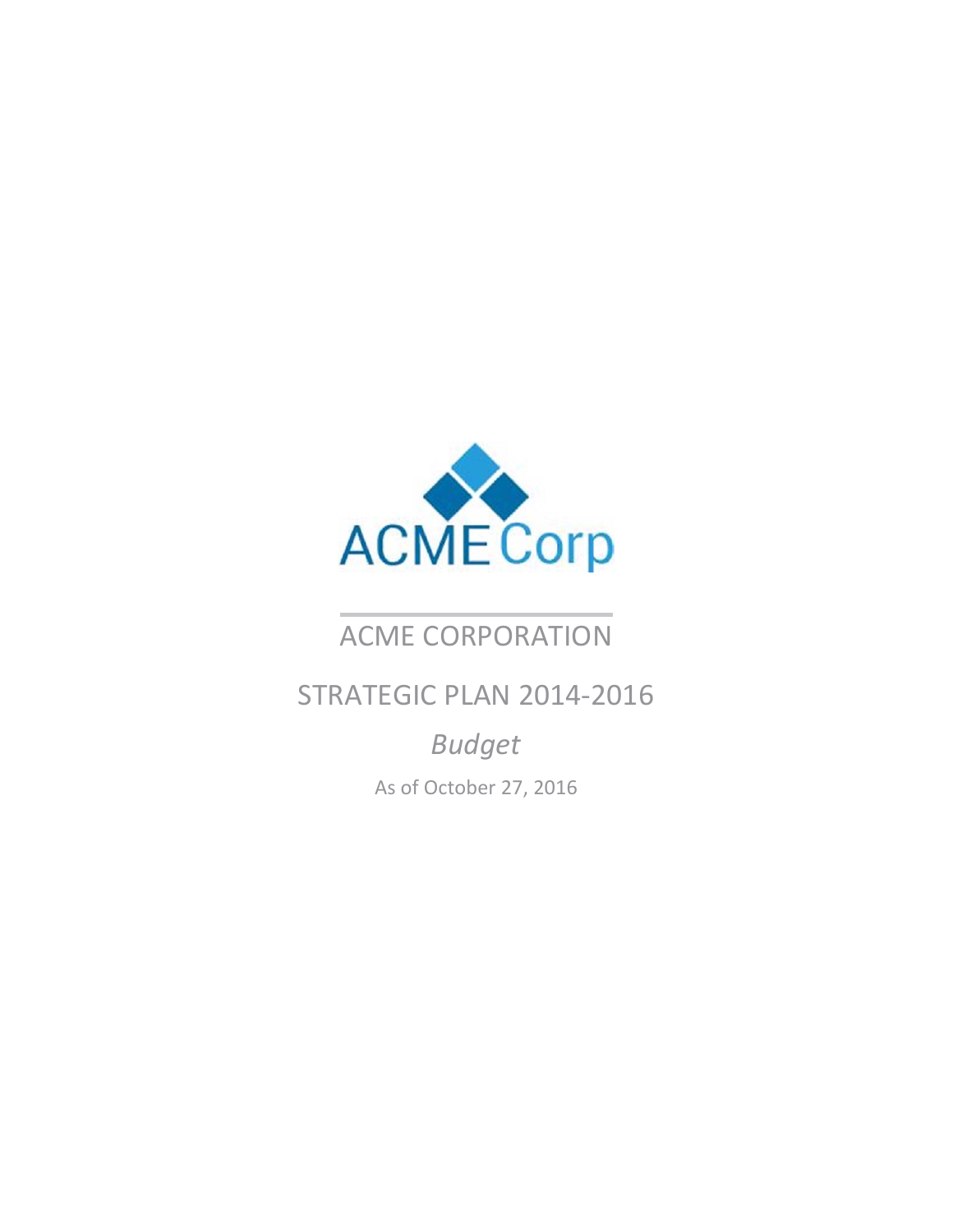| <b>ITEMS</b>                                                                                                                                                                                              | <b>FY16</b> | <b>FY17</b> | <b>FY18</b> | <b>FY19</b> |
|-----------------------------------------------------------------------------------------------------------------------------------------------------------------------------------------------------------|-------------|-------------|-------------|-------------|
| 1 Financial Sustainability: Grow our business in a responsible and controlled way to increase revenue by 30% year-<br>over-year for the next 3 years while maintaining a 20% net profit margin each year. |             |             |             |             |
| 1.1 Generate sales of \$1.5 million by the end of the year.                                                                                                                                               | \$150       | \$200       |             |             |
| 1.1.1 Develop our credit card program.                                                                                                                                                                    |             |             |             |             |
| 1.1.1.1 Complete a park Master Plan                                                                                                                                                                       |             |             |             |             |
| 1.1.2 Software Licenses: Generate \$300,000 from added<br>software features by the end of each FY.                                                                                                        | \$200       |             |             |             |
| 1.1.2.1 Develop 8 software programs to monitor licenses.                                                                                                                                                  | \$30        |             |             |             |
| 1.1.2.2 Build marketing collateral                                                                                                                                                                        | \$30        |             |             |             |
| 1.1.3 Maintenance Contracts: Generate \$500,000 in<br>maintenance contracts.                                                                                                                              | \$2,500     |             |             |             |
| 1.1.4 Professional Consulting: Generate \$700,000 in web<br>design consulting.                                                                                                                            | \$50        |             |             |             |
| 1.2 Maintain profitability with a budget allocation of 50%<br>for business re-investment for product development.                                                                                         | \$0         |             |             |             |
| 1.3 Increase average billable hour factor.                                                                                                                                                                | \$0         |             |             |             |
| 2 Professional Services: To be the professional partner of choice.                                                                                                                                        |             |             |             |             |
| 2.1 Professional Service: Acquire 10 new consulting clients<br>at \$10,000+ per month.                                                                                                                    | \$0         |             |             |             |
| 2.1.1 Develop 2 new webinars a quarter to assist Sales Team.                                                                                                                                              | \$2,000     |             |             |             |
| 2.1.1.1 Develop 15 minute "Basic Package" presentation.                                                                                                                                                   |             |             |             |             |
| 2.1.1.2 Review existing presentations format for<br>consistency.                                                                                                                                          |             |             |             |             |
| 2.1.1.3 Create a consistent slide template for Webinars.                                                                                                                                                  |             |             |             |             |
| 2.1.2 Develop a new software program to track clients                                                                                                                                                     |             |             |             |             |
| 2.1.3 Work on new program for                                                                                                                                                                             | \$200       |             |             |             |
| 2.2 Industry Expertise: Be rated among the Top 10 fastest<br>growing tech companies in 2016.                                                                                                              | \$0         |             |             |             |
| 3 Maintenance Contracts: To be viewed as the top technology resource in the western region.                                                                                                               |             |             |             |             |
| 3.1 Maintain 85% of our current customers.                                                                                                                                                                | \$0         |             |             |             |
| 3.1.1 Implement marketing campaign to draw in new markets.<br>#studentlearning                                                                                                                            |             |             |             |             |
| 3.1.1.1 Research and identify 6 opportunities in new<br>markets that company could expand into.                                                                                                           |             |             |             |             |
| 3.1.1.2 Develop campaign material for new markets.                                                                                                                                                        |             |             |             |             |
| 3.1.1.3 Create new web pages (rough draft) for the<br>campaign promotion.                                                                                                                                 |             |             |             |             |
| 3.1.2 Develop a competitive analysis survey for our market.                                                                                                                                               | \$700       |             |             |             |
| 3.1.3 Increase sales close rate by 25% to achieve a 43% close<br>rate by EOY.                                                                                                                             | \$200       |             |             |             |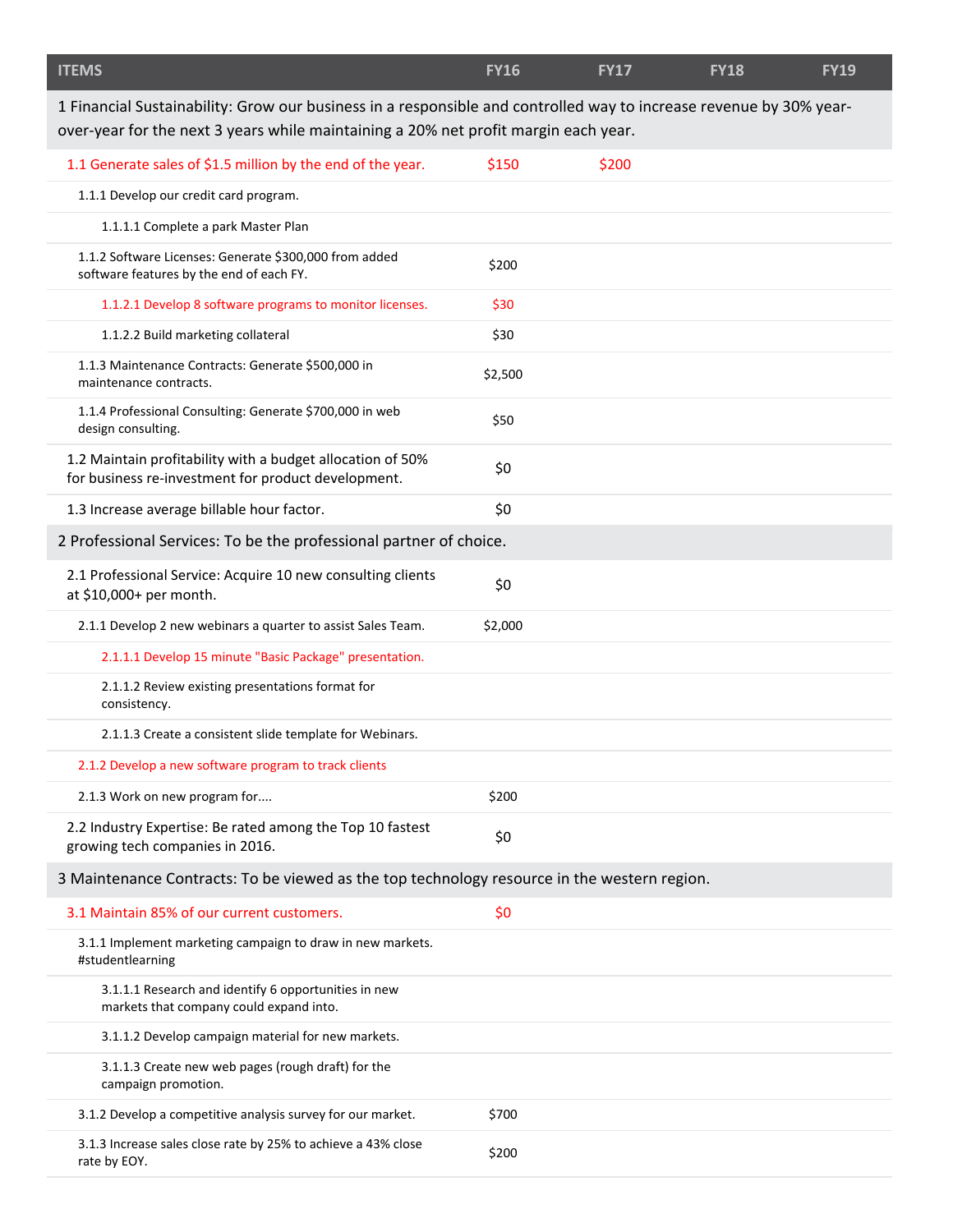| 3.2 Achieve an average of a 9 point satisfaction score on<br>exit surveys.                                                                                                               |         |  |  |
|------------------------------------------------------------------------------------------------------------------------------------------------------------------------------------------|---------|--|--|
| 3.3 Licensing: Acquire 3,000 total licenses by the end of<br>the year.                                                                                                                   |         |  |  |
| 3.3.1 Grow average monthly licenses by 40% to 840                                                                                                                                        | \$1,000 |  |  |
| 3.3.2 Grow new customer conversions by 100% to an average<br>of 78/month.                                                                                                                | \$250   |  |  |
| 3.3.3 Grow new customer trials by 25% to mark of 88 New<br>Trials per month.                                                                                                             | \$100   |  |  |
| 3.3.4 Maintain or decrease the Churn Rate of Licenses which is<br>currently at 7.99%.                                                                                                    | \$200   |  |  |
| 3.3.4.1 Secure coaching on Customer Success Manager for<br>team.                                                                                                                         | \$400   |  |  |
| 3.4 Maintenance Contracts: Acquire an average of 7 new<br>maintenance contracts per month                                                                                                |         |  |  |
| 3.4.1 Identify and maintain list of 65 target customers that<br>could benefit from a maintenance contract.                                                                               | \$300   |  |  |
| 4 Innovation/Product Development: Continue to develop technology innovation.                                                                                                             |         |  |  |
| 4.1 Launch integration with 4 other applications.                                                                                                                                        | \$7,000 |  |  |
| 4.1.1 Map out entire integration process                                                                                                                                                 |         |  |  |
| 5 Overall Operations: Develop and maintain an infrastructure that allows for a virtual office and efficient overhead.                                                                    |         |  |  |
| 5.1 Set up computers to be accessed from any destination.                                                                                                                                |         |  |  |
| 5.1.1 Purchase necessary software/hardware or make<br>arrangements with an internet service provider for virtual<br>access.                                                              |         |  |  |
| 5.2 Define all procedures and process in writing in order to<br>support projected growth.                                                                                                |         |  |  |
| 5.3 Blogs & Newsletters: Consistently timely relevant<br>thought leadership that is developed, published and<br>preserved.                                                               |         |  |  |
| 5.3.1 Write 1 blog post per week                                                                                                                                                         |         |  |  |
| 5.3.2 Write 2 newsletters per month.                                                                                                                                                     |         |  |  |
| 5.4 Police to prevent blocking box.                                                                                                                                                      |         |  |  |
| 5.4.1 Hire two new traffic officers.                                                                                                                                                     |         |  |  |
| 5.4.1.1 Host new position on website for traffic officer<br>positions.                                                                                                                   |         |  |  |
| 6 Training: Actively help our team to develop and grow professional and personally by supporting a flexible work life,<br>providing intellectually engaging work, and fair compensation. |         |  |  |
| 6.1 Train sales people in best practices                                                                                                                                                 |         |  |  |
| 6.2 Develop better communication and presentation skills<br>to increase ability to work with and assist clients.                                                                         |         |  |  |
| 7 Community Involvement: Develop and implement a corporate giving strategy that is in line with our competitive                                                                          |         |  |  |